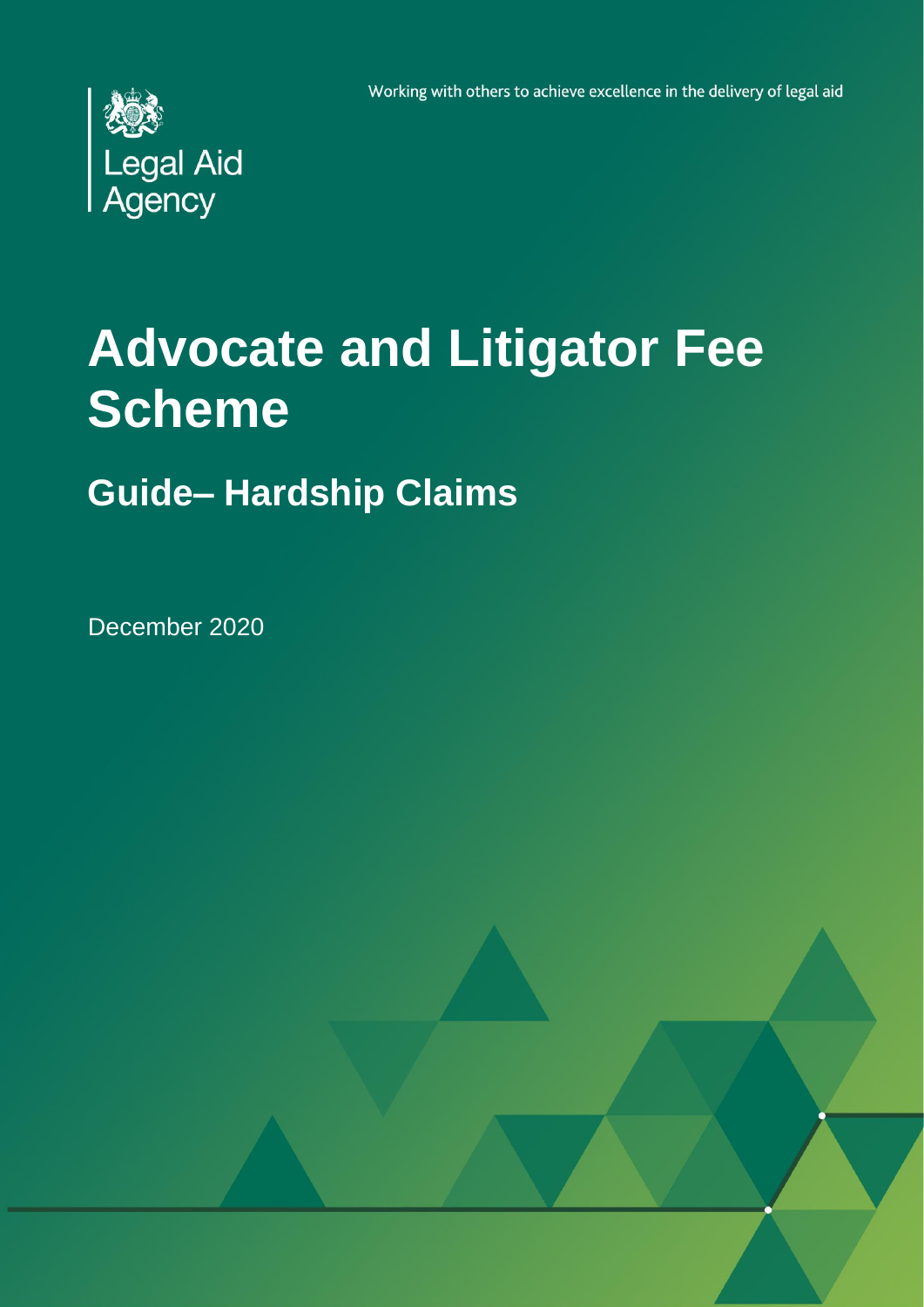## **Contents**

| <b>Useful Links</b>                   | $\overline{2}$ |
|---------------------------------------|----------------|
| Litigator FAQ                         | 3              |
| <b>Litigator Supporting Documents</b> | $\overline{4}$ |
| Litigator Disbursements and Hardship  | $\overline{4}$ |
| Hardship Payment Scenario Litigarors  | $\overline{4}$ |
| <b>Advocate Hardship Claims</b>       | 5              |
| <b>Advocate Harship Scenario</b>      | 5              |
| Hardship Payment Scenario Advocate    | 6              |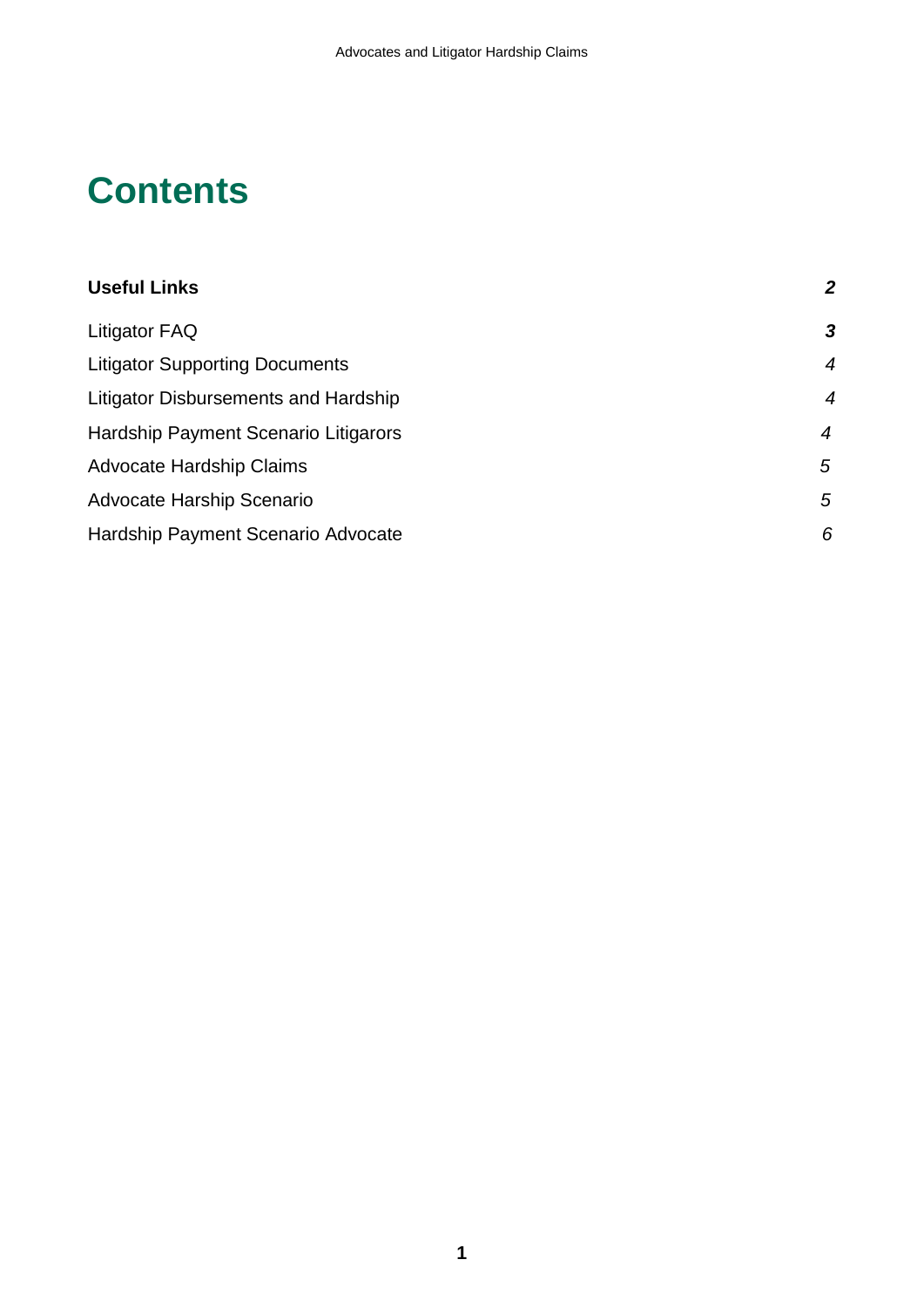## **Litigator Hardship Claims**

- From 1 May 2020 all representatives at the Crown Court are entitled to submit a claim for hardship under amended arrangements and Regulations. This is designed help Legal practitioners with cash flow and short-term financial problems.
- <https://www.gov.uk/guidance/financial-relief-for-legal-aid-practitioners>
- **USEFUL LINKS AND FAQ**
- <https://www.gov.uk/guidance/financial-relief-for-legal-aid-practitioners>
- [Criminal Legal Aid \(Remuneration\) Regulations 2013](http://www.legislation.gov.uk/uksi/2013/435/contents)
- [Crown Court fee guidance](https://www.gov.uk/government/publications/crown-court-fee-guidance)
- Hardship payment scenarios [COVID-19 transmission period](https://assets.publishing.service.gov.uk/government/uploads/system/uploads/attachment_data/file/881744/Hardship_payment_scenarios___COVID-19_transmission_period.pdf)
- [support for public services, individuals and businesses affected by coronavirus](https://www.gov.uk/government/publications/support-for-those-affected-by-covid-19)  [\(COVID-19\).](https://www.gov.uk/government/publications/support-for-those-affected-by-covid-19)
- [Legal Aid Agency payments to providers](https://www.gov.uk/guidance/legal-aid-agency-payments-to-providers)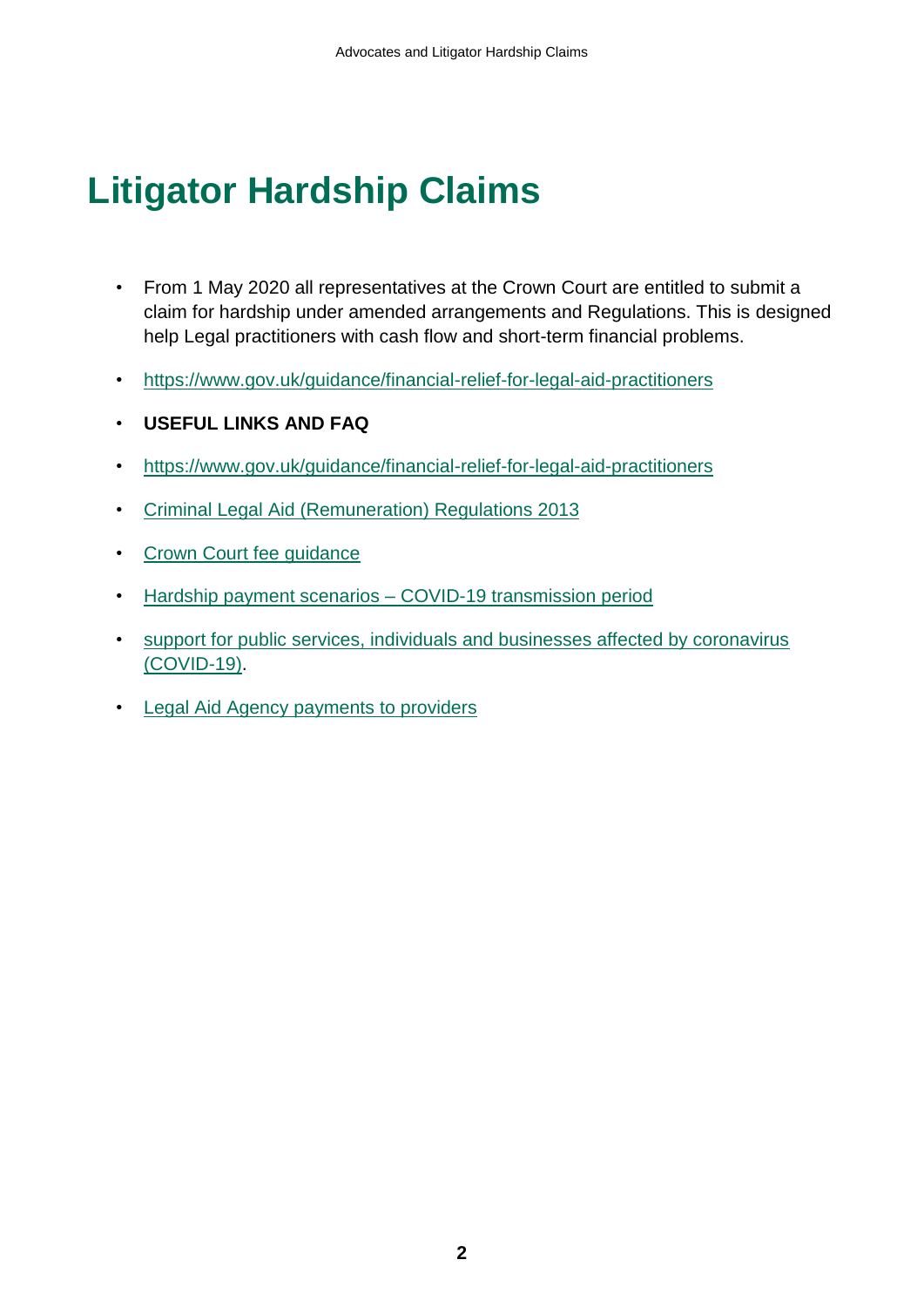## **Litigator Hardship FAQ**

• How do I make a claim for hardship?

Using CCD in the normal way. There is a separate bill type in CCD (Litigator hardship fee or Advocate hardship fee) and once selected, providers will be asked to submit information depending on what stage the case has reached. The outcome will be reported back in CCD as happens now.

• How much can I expect to be paid?

Please see the attached tables [\(here\)](https://assets.publishing.service.gov.uk/government/uploads/system/uploads/attachment_data/file/881744/Hardship_payment_scenarios___COVID-19_transmission_period.pdf) which show what scenario you will paid depending on where the case has got to. For example, an advocate making a hardship claim for a case where there has been a PTPH but where the trial has not yet started will be paid a cracked trial fee. The amount actually paid will then depend on which "third" the case cracked in.

• How long will it take to get paid?

We will be processing these claims in strict date order, but we are expecting a significant number of claims to be submitted, and this will clearly take us time to work through. Whilst we have brought in resource to process these claims from right across the LAA, we still expect that it will take us a number of weeks to process them all

• I am a litigator. Am I better off submitting an interim claim or a hardship claim?

Litigators have been able to submit an interim claim in certain circumstances for some time now. Claims can be submitted following:

- 1. The first hearing at which the assisted person enters a plea of not guilty;
- 2. The start of a trial listed for 10 or more days; and
- 3. Where representation is transferred to the litigator following the order of a retrial, after the date for retrial has been set
- 4. There are no qualifying criteria for a hardship claim over and above these, and they can quickly and easily be claimed using CCD.
- 5. In terms of Hardship claims, the qualifying criteria set out in Reg 21 still exist, albeit the thresholds have been reduced (the provider needs to have been instructed for 1 month, and the case must be worth more than £450). Given this, interims claims are easier to submit and are likely to be processed more quickly than a hardship claim. If your claim does not meet the interim criteria set out above, a hardship claim can be considered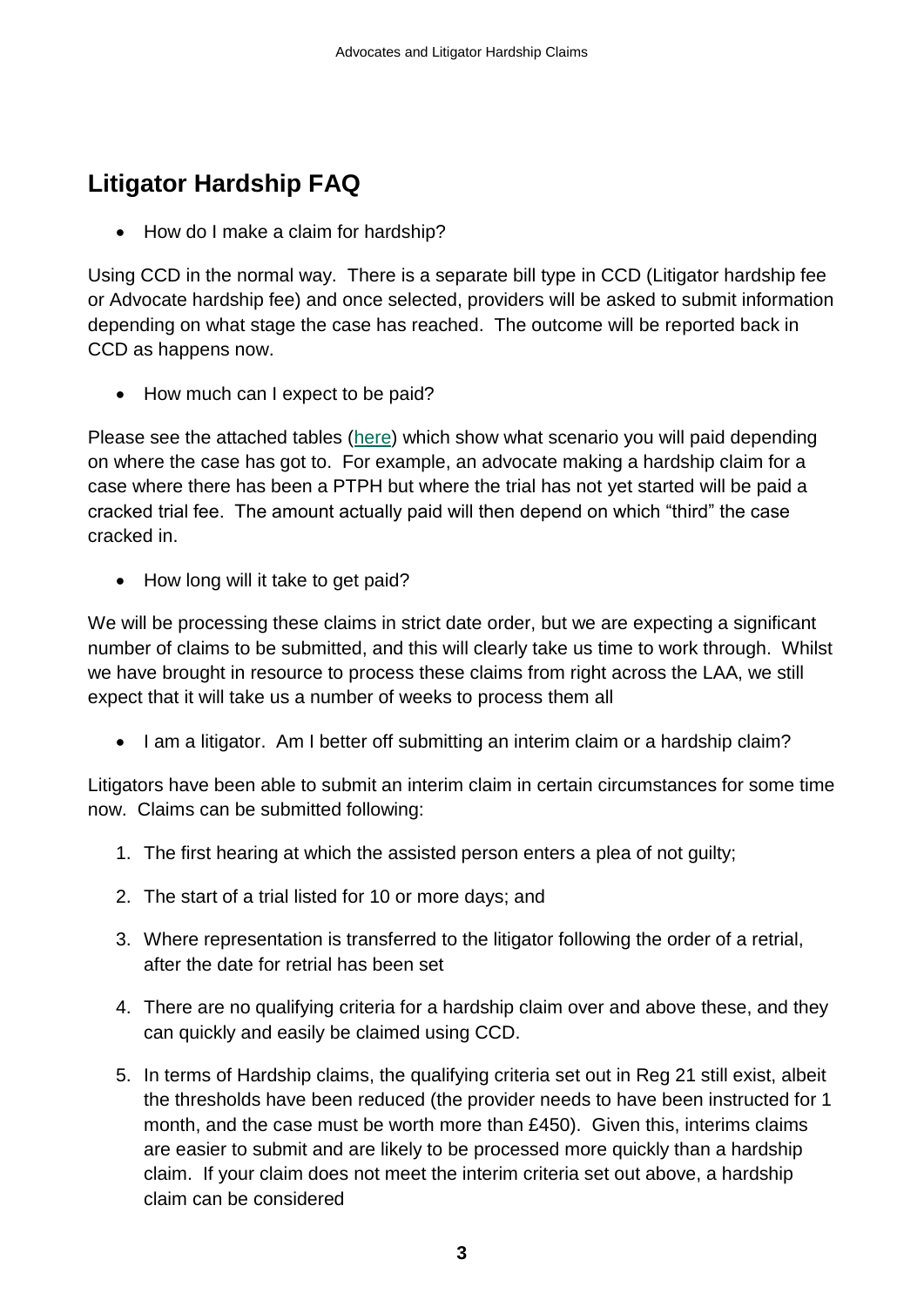• What supporting information will be required?

Please provide the same supporting information that you would normally provide when making a claim. This will include information to validate the offence class (the indictment plus any additional information), the rep order in certain circumstances (see [here](https://www.gov.uk/government/news/crime-news-providers-no-longer-need-to-keep-copies-of-rep-orders) for when the rep order is still required), the Legal Aid Report to help us validate PPE (or other evidence to justify PPE as appropriate). Please note no evidence of hardship will be required during the COVID19 lockdown period, as this will be taken as evidence of hardship.

• Where can I get more information?

The LAAs pages on GOV.UK have been updated – see here [Financial relief for legal](https://www.gov.uk/guidance/financial-relief-for-legal-aid-practitioners)  [aid providers](https://www.gov.uk/guidance/financial-relief-for-legal-aid-practitioners)

Can I claim disbursements as part of my hardship claim?

The interim payment of disbursements in covered by regulation 14 in the Regs. These allow for interim disbursements to be paid, as long as prior authority has been obtained and the liability has actually been incurred. The regulations do not allow for the interim payment of disbursements in any other circumstances.

### **Litigator Hardship Payment Scenario**

[https://assets.publishing.service.gov.uk/government/uploads/system/uploads/attachment\\_](https://assets.publishing.service.gov.uk/government/uploads/system/uploads/attachment_data/file/888315/Hardship_payment_scenarios___COVID-19_transmission_period_May_2020.pdf) data/file/888315/Hardship\_payment\_scenarios COVID-[19\\_transmission\\_period\\_May\\_2020.pdf](https://assets.publishing.service.gov.uk/government/uploads/system/uploads/attachment_data/file/888315/Hardship_payment_scenarios___COVID-19_transmission_period_May_2020.pdf)

#### **About these Tables**

 You should refer to the scenario table (link above) for information as to the type of fee that can be claimed at various stages of the proceedings during the coronavirus (COVID-19) emergency. It is expected that the majority of LGFS claims will be for interim payments.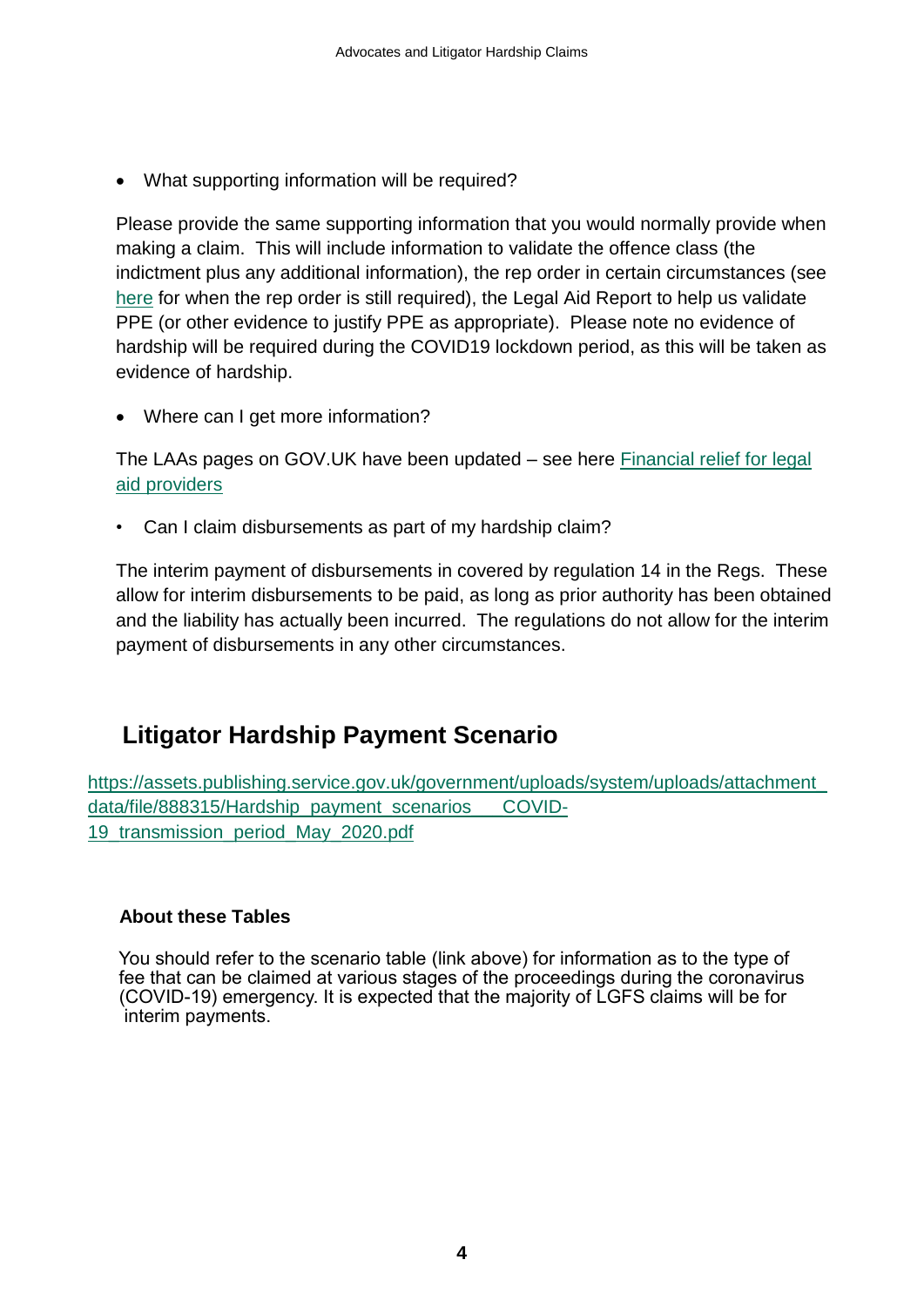### **Advocate Hardship Claims**

- From 1 May 2020 all representatives at the Crown Court are entitled to submit a claim for hardship under the amended arrangements. This applies when you:
- 1. have spent at least 1 month on the case
- 2. are unlikely to receive final payment for the case in the 3 months following the submission of your claim
- 3. can claim for more than £450 on the case, excluding VAT
- 4. are likely to suffer financial hardship
- We will accept that trial delays, and subsequent delays to billing, during the COVID-19 transmission control period will likely result in financial hardship.
- When this happens for cases you are working on you do not need to submit evidence of the likelihood of financial hardship. For example, bank statements or letters from the bank in support of your claim."
- In a scenario where a trial has started and the final bill is likely to be submitted within 3 months please note that those claims will not qualify for hardship and should be submitted at the end of the trial as a final bill.
- When submitting a hardship claim please ensure you select the 'hardship claim' option on CCD rather than 'final bill'.
- Please ensure you provide all relevant documentation, MAAT number, Indictment, additional information to support the offence band being claimed.
- The fee paid for any hardship claims will be deducted from the final fee when that is submitted even if the advocate who claims the final fee is different to the advocate who claimed hardship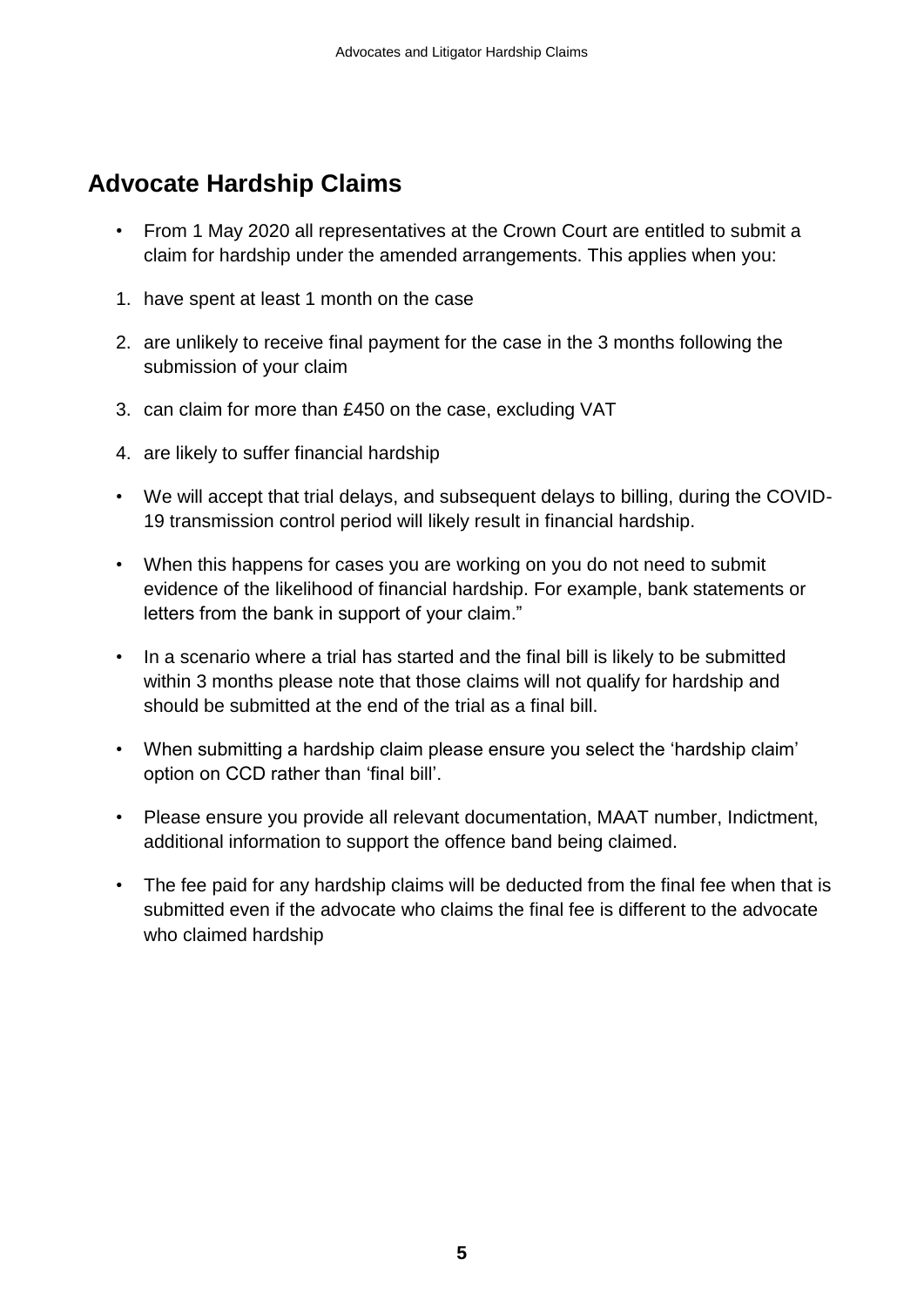## **Advocate Hardship Payment Scenario**

[https://assets.publishing.service.gov.uk/government/uploads/system/uploads/attachment\\_](https://assets.publishing.service.gov.uk/government/uploads/system/uploads/attachment_data/file/888315/Hardship_payment_scenarios___COVID-19_transmission_period_May_2020.pdf) [data/file/888315/Hardship\\_payment\\_scenarios\\_\\_\\_COVID-](https://assets.publishing.service.gov.uk/government/uploads/system/uploads/attachment_data/file/888315/Hardship_payment_scenarios___COVID-19_transmission_period_May_2020.pdf)19 transmission period May 2020.pdf

## **About the Tables**

You should refer to the scenario table (link above) for information as to the type of fee that can be claimed at various stages of the proceedings during the coronavirus (COVID-19) emergency. It is expected that the majority of LGFS claims will be for interim payments